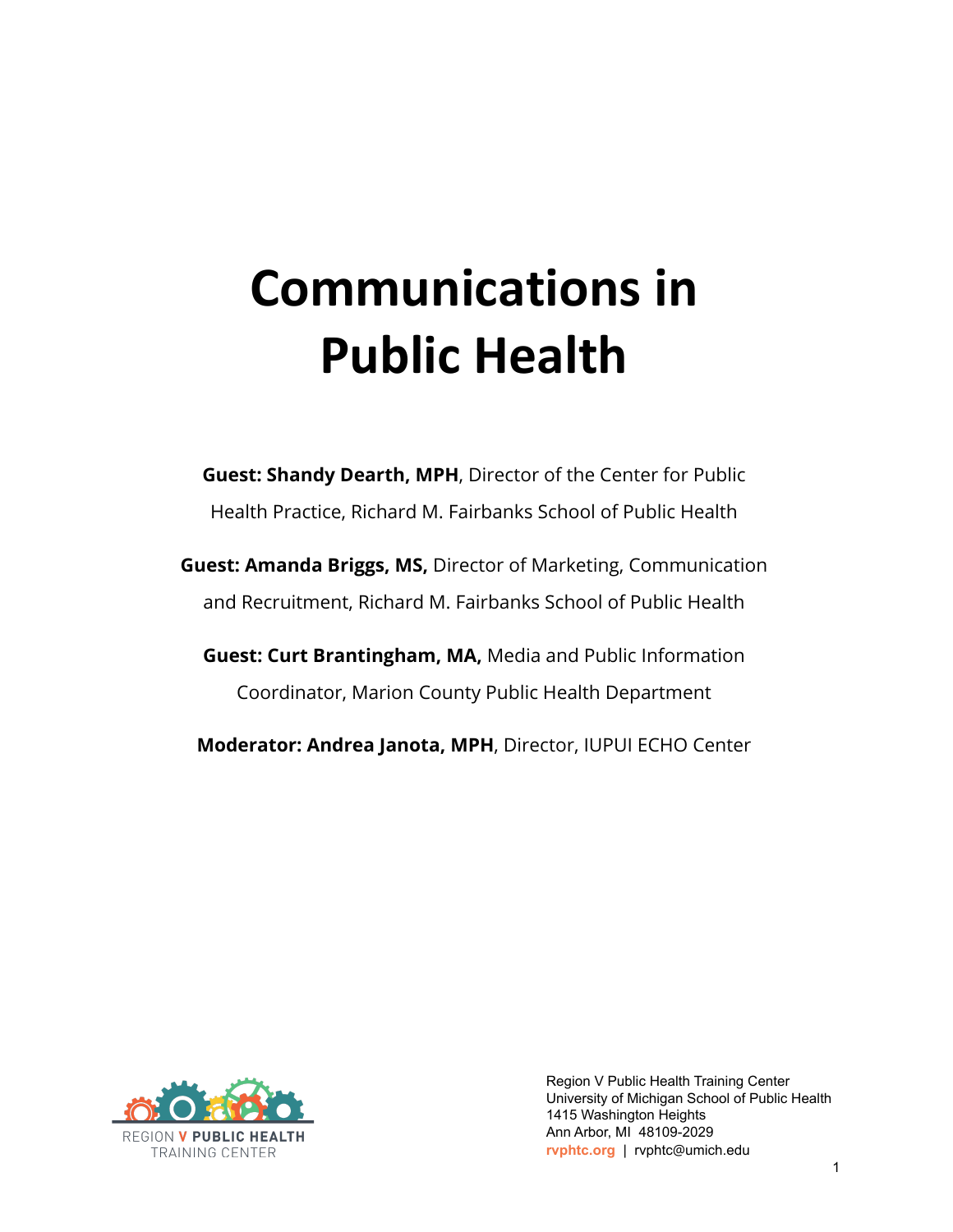**Andrea Janota (AJ)**: Welcome to Ideas for Practice, a podcast for the Region V Public Health Training Center. As one of the 10 public health training centers across the country, we aim to strengthen the skills of the current and future public health workforce in order to improve population health outcomes. We hope that in this podcast we'll share some insights and spark ideas among those working in public health practice. I'm your host today, Andrea Janota, and I'm the Director of the IUPUI ECHO Center at the Fairbanks School of Public Health. In this episode today, we'll be talking about communications in public health, and you'll be hearing from experts in the field, both in media and in public health. We'll be talking with Shandy Dearth, the Director of the Center for Public Health Practice at the Fairbanks School of Public Health in Indianapolis, Amanda Briggs, the Director of Marketing, Communication and Recruitment, also at the Fairbanks School of Public Health, and with Curt Brantingham, the Media and Public Information Coordinator with the Marion County Public Health Department.

## *[music]*

**AJ:** Shandy, I'd love if you would be able to speak a little bit of how the school, the city and the Marion County Public Health Department got engaged around COVID-19 response.

**Shandy Dearth (SD):** Sure, thank you. So at Indiana University faculty are encouraged to spend some time in service hours in the community. So before I had joined IU, I was actually an epidemiologist at the Marion County Public Health Department. I used to work with Curt and others there. And there I worked in health informatics, emergency preparedness and infectious disease outbreaks, and then when COVID work really ramped up in February, early March for the health department, the director of the epidemiology department called me to see if I could come back and help. When IU closed for their extended spring break to transition to virtual learning for the rest of the spring semester of 2020, I started working with the health department in their incident command structure. As with all the health departments in the country, the demand was overwhelming. So to give you an idea of where we were at that point in the pandemic, the state's first case was in a hospital in the county on March 6th, and then the first death occurred March 16th, and just by the end of March, we had more than 100 deaths so things moved very quickly in Indiana, like it did everywhere else in the US. As a side note, I think a lot of people here in Indiana came to the realization that this was a true threat, and it was a severe situation when the NCAA basketball games were cancelled. Here in the Hoosier state we're still very much about basketball, and so I think that was kind of the shock that really brought people into reality. And meanwhile, Fairbanks was also working with the State Health Department

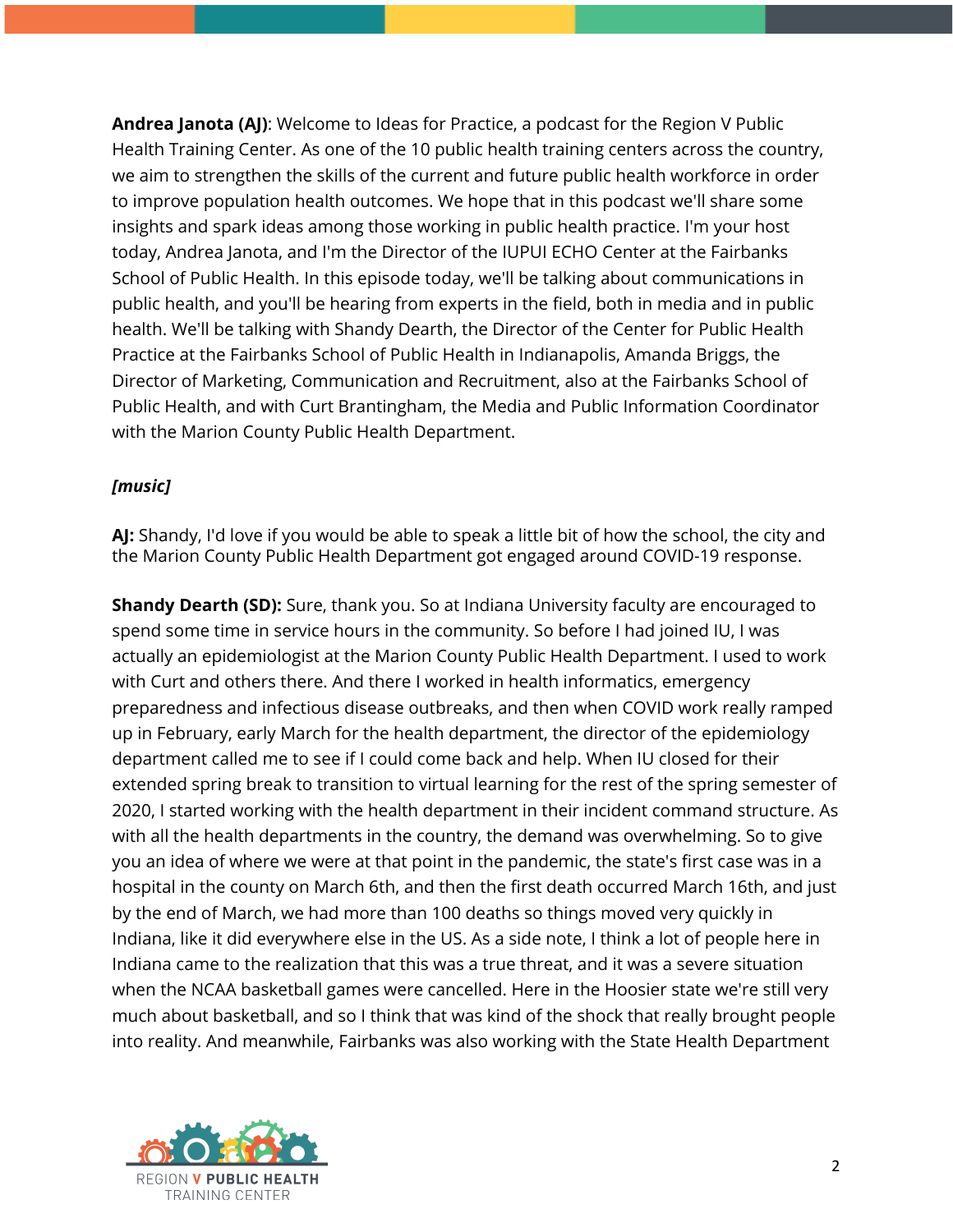on a prevalence study, and it's the one that identified that stat that we've all heard about about how 40% of the cases have no symptoms. So everyone at the school at that point was extremely busy working in COVID for several months. By April, we were having conversations about needing more contact tracing in the county. In Indiana at the state level, they opened up a call center to handle contact tracing through the state, but with Marion County being so large and so diverse, the health officer decided they needed a more hands-on approach. You see here in Indiana, we're a home rural state, which means a county health department can have rules more strict than the state, but not less strict, so sometimes you have a local health department that takes additional steps at the local level that you might not see state wide, and so in this situation, the city county council in Indianapolis actually approved funding for the Marion County Public Health Department and the Fairbanks School of Public Health to work together to create this contact tracing program. The tracers would first call the cases in the morning and then we would actually go out to the home of the cases in the afternoon, if they had not answered that call in the morning. Dr. King was very adamant that we really needed good data for the outbreak. We hired a really diverse staff of people from the local area, and we had several languages covered in addition to using the language line, which I think really helped with a good response. And so in the summer of 2020, we started the hiring, more recruitment for a larger group and the training so that we were better prepared for the next surge that we all expected to happen in fall and winter. To give you all a sense of what was happening at that point in the pandemic, in the fall semester of 2020, a lot of colleges were virtual, the K through 12 schools, a lot of them were virtual still at that point, or they were at least spacing students out, so some students would go Monday, Wednesday, someone go Tuesday, Thursday. I know in other parts of the country, some schools were still completely closed, but there was very much a push to get kids back in school as soon as possible here in Indiana. And then a lot of the school clubs, activity, sports, those were at least still cancelled in the fall of 2020. So when the surge hit in the fall and winter of 2020, like it did in the rest of the country, a lot of the schools went completely virtual again, same thing with the colleges, they basically left for fall break and didn't come back until the spring, if they had been in person at all. And then a lot of companies were still allowing people to work from home, and so that's where the contact tracing data really came in handy because we needed to have a good sense of what was working, what wasn't working and controlling the spread. And so at that point, we really wanted to make sure we were getting the word out that we were going out to the community for the contact tracing work, one, so people would answer the call, answer the door and talk with us and give us data, but also just to help keep our people safe 'cause it wasn't super common here in the US for someone to show up at your door to ask you about your COVID infection, and so that's when we reached out to Amanda for the communication plan.

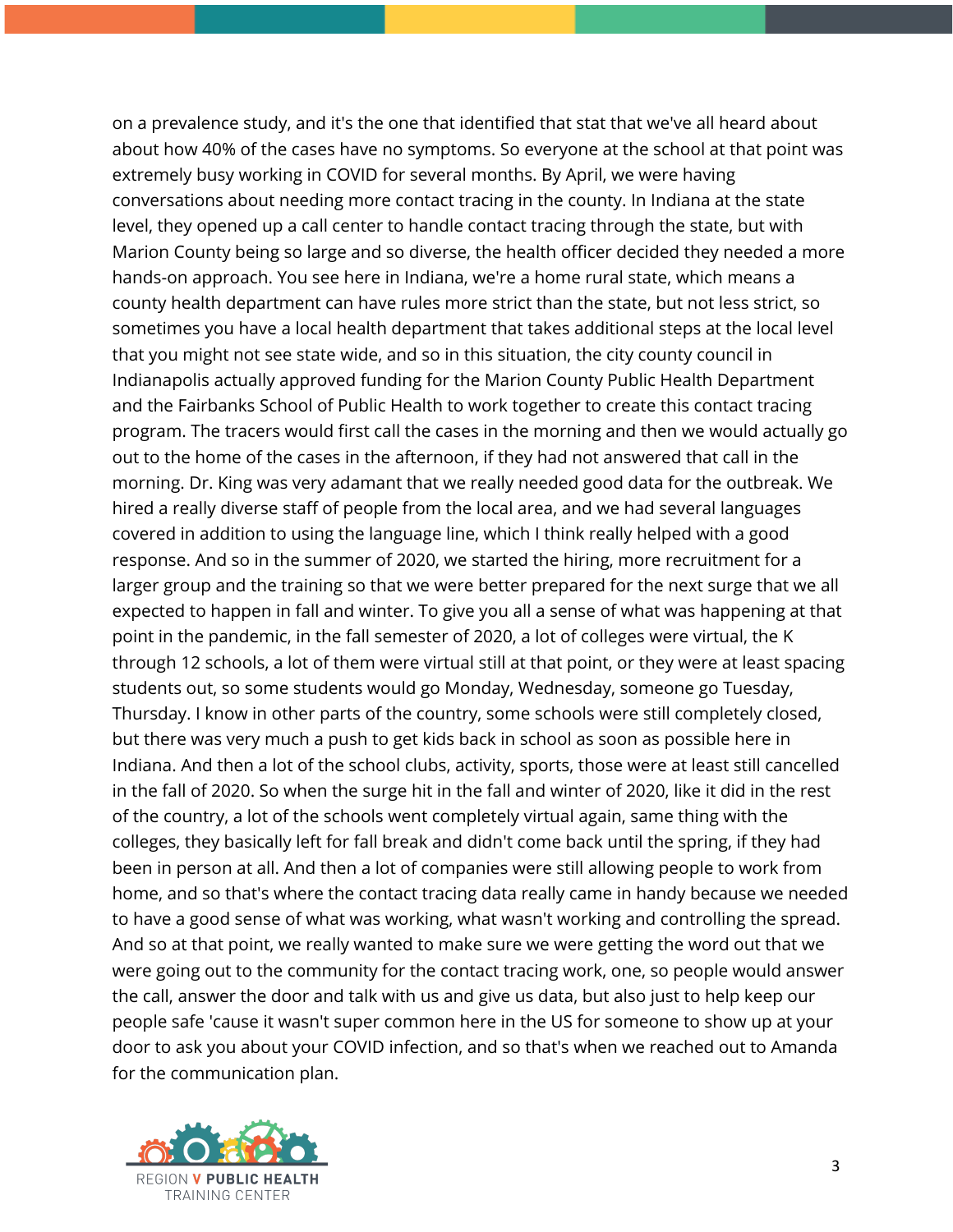**AJ:** Thanks, Shandy, it was such an interesting process to go through, and oftentimes felt like we were building the plane as it was flying, but certainly all in the effort to promote health and safety in the public here in Marion County. Can you talk a little bit about how many contact tracers there were, and how did you decide how many tracers Marion County needed?

**SD:** Sure, that's a great question. And so in Spring of 2020, we looked at NACCHO's estimates, and NACCHO is the National Association of City and County Health Officials, and they've got some standards in place to say how many stack you should have to serve your community based on your population. And looking at the Marion County population, we're looking closer to 300 people. Well, the health department has nurse epidemiologists and public health nurses who were doing a lot of this COVID work in the beginning, but they were so quickly overwhelmed, that's when we realized we need just pure contact tracers who could go out and get the data. And so we had a goal set to go up to 300 contact tracers, we actually ended up hiring a little more than 200 at that point, and then we broke our people actually into teams. Since we were not strictly a call center set up, we decided to specialize our teams, so that we had a K-12 team, a day-care team, a long-term care team, a couple of teams out in the community that just dealt with general populations, a team that dealt with churches and faith-based organizations, so that way our people have really got to know the key leaders and those communities and those set-ups, like the school nurses, the day-care operators, and so that way they had that one-on-one relationship, and so they got to know those people pretty well, I think they felt pretty comfortable calling with questions. We're still doing case investigation and contact tracing with Marion County right now at this point, and so I think it really helped build a strong relationship. I mean, none of us knew this would last two plus years, but looking back, I'm really glad we took that team approach, and we didn't just treat everyone all the same as far as how they handled their job.

**AJ:** Yeah, the team approach was so smart and I think really helped people to specialize in particular areas and really get into the nuance and details of those particular populations. Talk a little bit about what kind of training contact tracers received. What does it look like to become a contact tracer who... That's your whole job, is contact tracing just for COVID.

**SD**: A lot of training went into this, especially since we were going in person, so we would first start off with everyone doing a couple of just virtual training. So everyone completed the Johns Hopkins University contact tracing program. They also completed the program from ASTHO, the Association of State and Territorial Health Officials, so they have a contact tracing training, and then we had our own specific IU trainings, we had safety trainings,

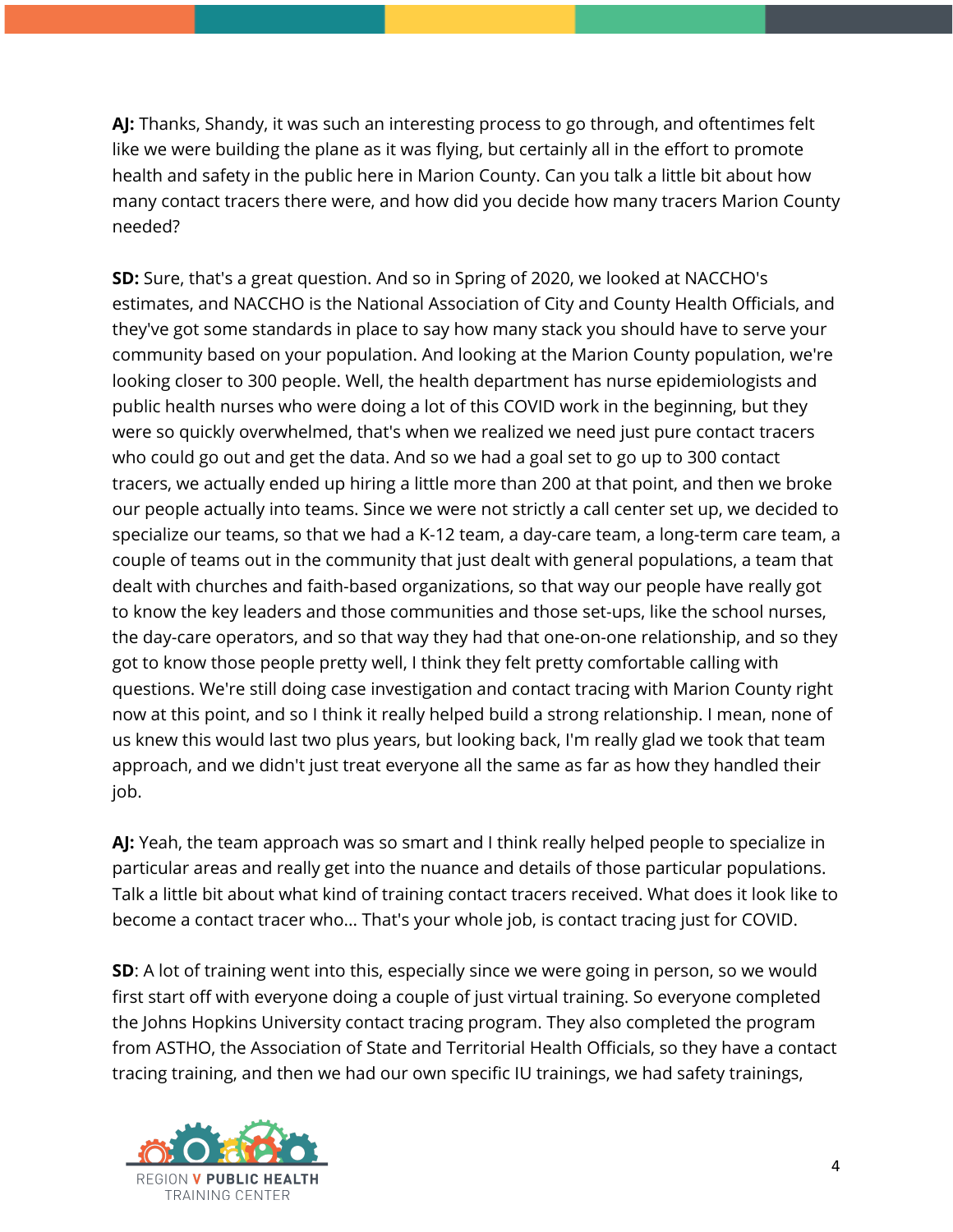since we were sending people out to the community, we really trained our people to make sure they stayed six feet away, they did not enter a home. One thing we quickly learned, unfortunately, was a lot of times our people were in situations where they were dealing with people who might live alone and they were deteriorating quickly, and we hired a lot of sometimes younger people, college age people who had never had to call 911 for anyone before. So we actually had to create a training video, "Here's how you call 911, here's what they're going to ask," and we actually even vetted that with the local EMS agency to make sure that we have their approval that we were doing things the right way, so that we could best assist them if we did have to make that call, and I can't say we've made that call a number of times, not just in person, but sometimes just over the phone talking to people. We've realized they needed help sometimes, and sometimes people just deteriorate so quickly, they literally don't have enough oxygen moving around in their brains to make that best decision for them, so sometimes we've had to do that. And then we would send people onto the field with their supervisors for training, we eventually came up with a training director who was responsible for making sure some key points were standardized across all of the groups, but again, each groups had some of their own procedures and processes in place to make sure that they were best reaching their communities.

**AJ:** Thanks, Shandy. I know so much effort went into creating all of these trainings, but certainly how important it was to be able to, again, promote the health and safety of the community here, and to be able to make that call if someone wasn't able to make it for themselves or connect them to additional resources and just be able to support people in a moment when they're either finding out that they have COVID or newly have received that information and diagnosis so that people can be supported as they're dealing with that, and it's a lot to handle all at once. So Amanda, I wanna bring you into the conversation here, we've talked about all of the training and preparation that was going into building this contact tracing project, and I'm curious to hear about your experience creating the marketing plan and trying to get this up and running the word out, so people were answering the call and answering the door as Marion County contact tracers were out in the community.

**Amanda Briggs (AB)**: Yeah, thanks, Andrea. So like all things with COVID-19, we had to move fast and furiously to get the word out about contact tracing, especially once we received the grant for all contact tracing to occur through our school, and within a week, we had to develop great buy-in and launch communication plan to not only explain contact tracing to Marion County, but to also engage populations who might be hesitant to contact tracing or at high risk of contracting COVID-19. And looking back, I find it fairly remarkable that the biggest grant our school has ever received was successfully planned, launched and

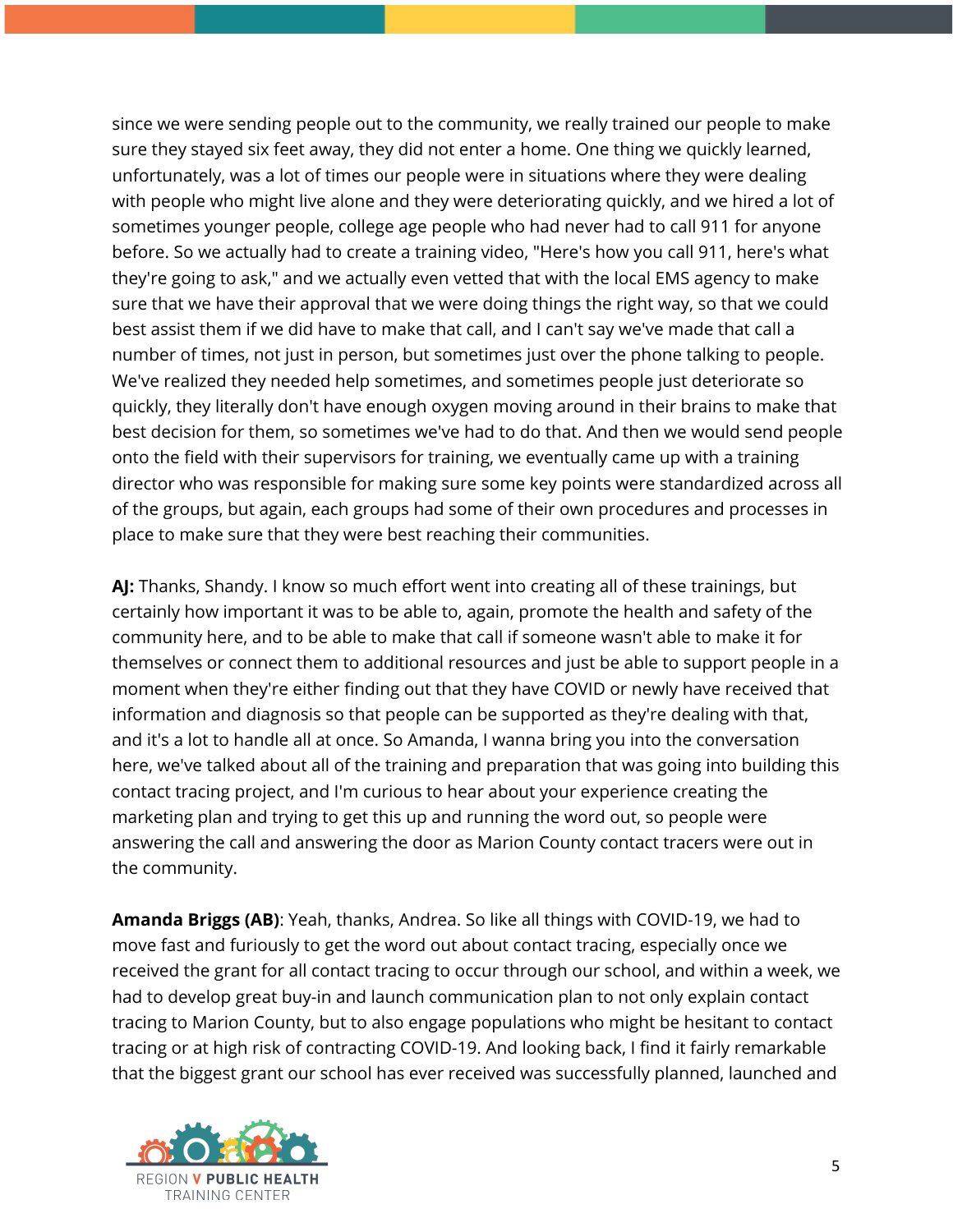publicized from all of our collective homes, and I just never thought I would lead communications for an effort like this in yoga pants. [chuckle] But all joking aside, initially, we had to research and identify the populations who were either most hesitant or the highest risk from getting COVID-19, and at the time we found that white men and women ages 30 to 45 were spreading the virus at a quicker rate than any other population. And we knew that Latino and black populations were the most at risk for dying of complications related to COVID-19, and I'd like to say that we abided by marketing communication best practices and developed our messaging first and decided on the correct avenues to reach our audience. But we created and launched this plan in less than a week, so it all happened kind of in a giant whirlwind.

**AJ:** Definitely a whirlwind, I have to say. So there were so many elements of that contact tracing marketing plan. Can you talk a little bit about the different pieces that went into that? There were billboards and radio ads, can you speak to all of the different mediums that were used to promote the message?

**AB:** Sure, sure. So at the time, we knew that anyone who would be out and about during this period was likely not wearing a mask or heating Public Health Guidelines that were in place at that time in the fall of 2020, so we decided to advertise in high traffic areas like our local mall, since we knew holiday shopping was coming, and we did billboards, we did ads within the mall, but the word surrounding them all as well. And I actually did not abide by Public Health guidelines and went to one of the mall so I could go see the largest display, which covered a two-story elevator in the food court. We also wanted to reach folks where they were, likely in the car and listening to the radio or streaming services, so we contracted with nine local radio stations, and one segment of this advertising was to groups who are suffering the hardest from COVID, we wanted to reach groups who are hesitant to public health messaging and maybe leaned a little more conservative in their political stance. Then we also wanted some general awareness messaging, so we worked with our local public media. They were also able to develop a commercial for us, which was from still photographs, which was a huge benefit. And finally for radio, we developed ads for Pandora and Spotify to run with our target audience, and this was a great bang for a buck, if you wanna generate awareness. We supplied messaging and it costs \$10 for a voice of our artists to record the ads, and then we set advise as a few hundred dollars each with our target audience, and my favorite moment was when someone I know who is in our target audience mentioned to me that they heard our ad on Pandora, and I very excitedly told them that they were supposed to hear our ad.We were succeeding, which was a little weird for them in the moment, but it was great to know that our ads were working. We also play social media ads through our school channels targeted at our demographics, and again, thinking about bang for your buck, social media ads were the way to go, you can get pretty

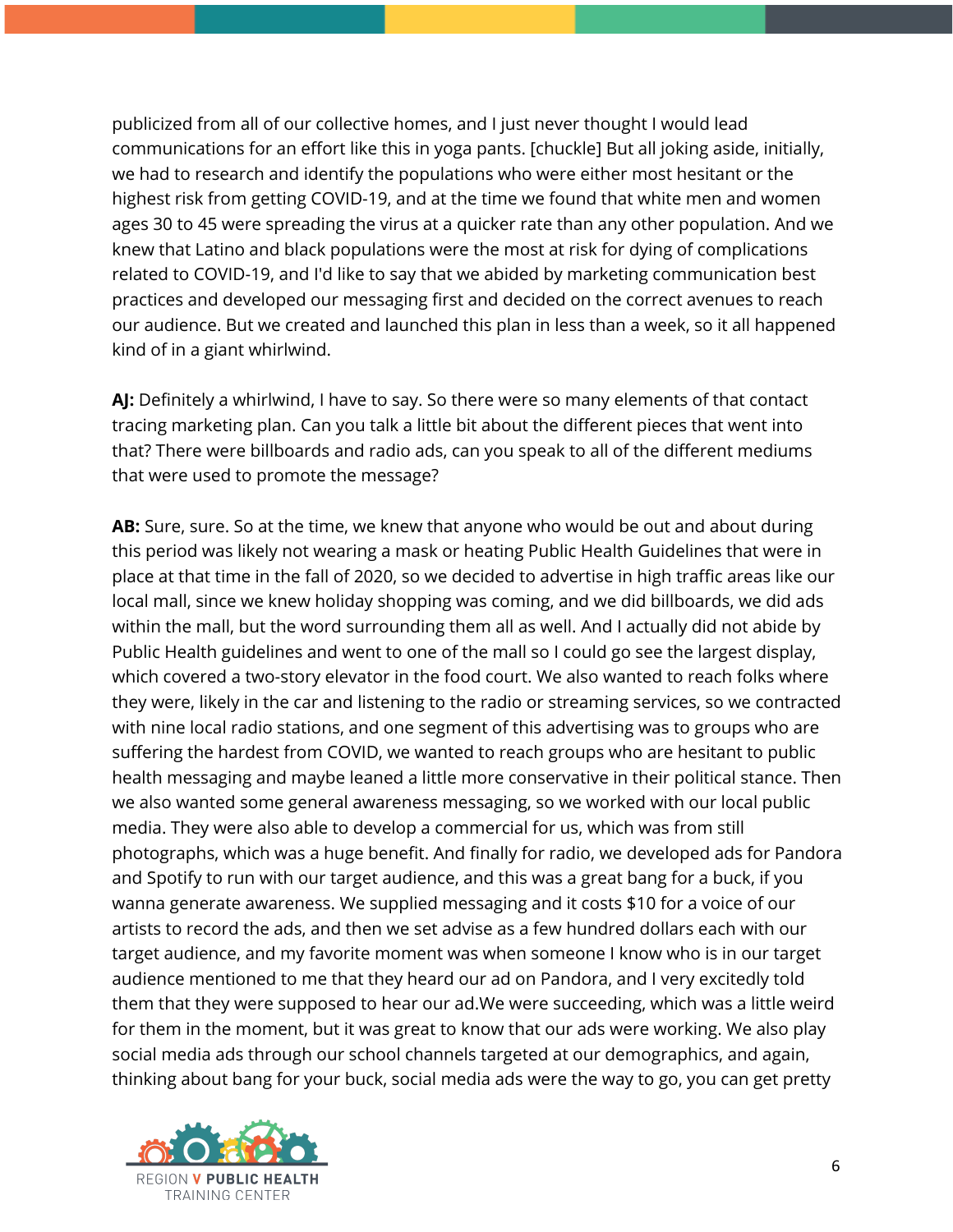detailed on these platforms with who you're trying to reach, so your dollar goes a lot further since your ad is getting in front of your target audience consistently. And we've also sent close to 50,000 post cards to zip codes with high positive rates of COVID-19 to help them understand what would happen when a contact tracer reached out via phone or in person.

**AJ:** Wow, 50,000 postcards is so many postcards. Can you talk a bit about how those were targeted?

**AB:** Yes, on the postcard, we included information on when to quarantine, how to get tested, what happens during contact tracing, encourage mask wearing and public health best practices, and also how to avoid scams, and we targeted those like we said, to zip codes with high positivity rates of COVID-19. So everyone in a zip code that had a higher positivity rate than another zip code received a postcard from us. We were also able to launch a pretty robust FAQ page on the website, and it doesn't sound like a lot, but a blog post that we use were paid advertising to help people understand what contact tracing look like, what to expect when a contact tracer reached out and also again, how to avoid scammers. And we're able to reassure people that we didn't care about anything but COVID-19 when we reached out to them. Whatever was happening in your life, we weren't interested, we just wanted to make sure you weren't spreading COVID.

**AJ:** Absolutely, yeah, we also ran a contact tracing echo throughout one of the years of contact tracing, and that was one of the biggest points of conversation was around addressing folks who may think that the call is a scam and how to reassure someone that the call was in fact legitimate and that people were there to help support their health and to stop the spread of COVID, just like you said, Amanda. So Curt, let's bring this over to you, we've talked so much about what's been happening at the School of Public Health with contact tracing, talk a bit about what was going on at Marion County Public Health Department and what this partnership really meant to you?

**Curt Brantingham (CB):** Well, sure. Obviously, the contact tracing was a huge piece of COVID response communications, especially before vaccines were available, and so there were so many questions that people have, and much of what Amanda talked about and Shandy, we were having to define terms like quarantine and isolation and close contact and the communications for us is all over the board in terms of the different phases of the pandemic, when we had a first confirmed case, and then we get into, like Shandy mentioned, the contact tracing, we've always done that, that's always a part of public health. But the community learned a lot about what we do on a day-to-day basis, and

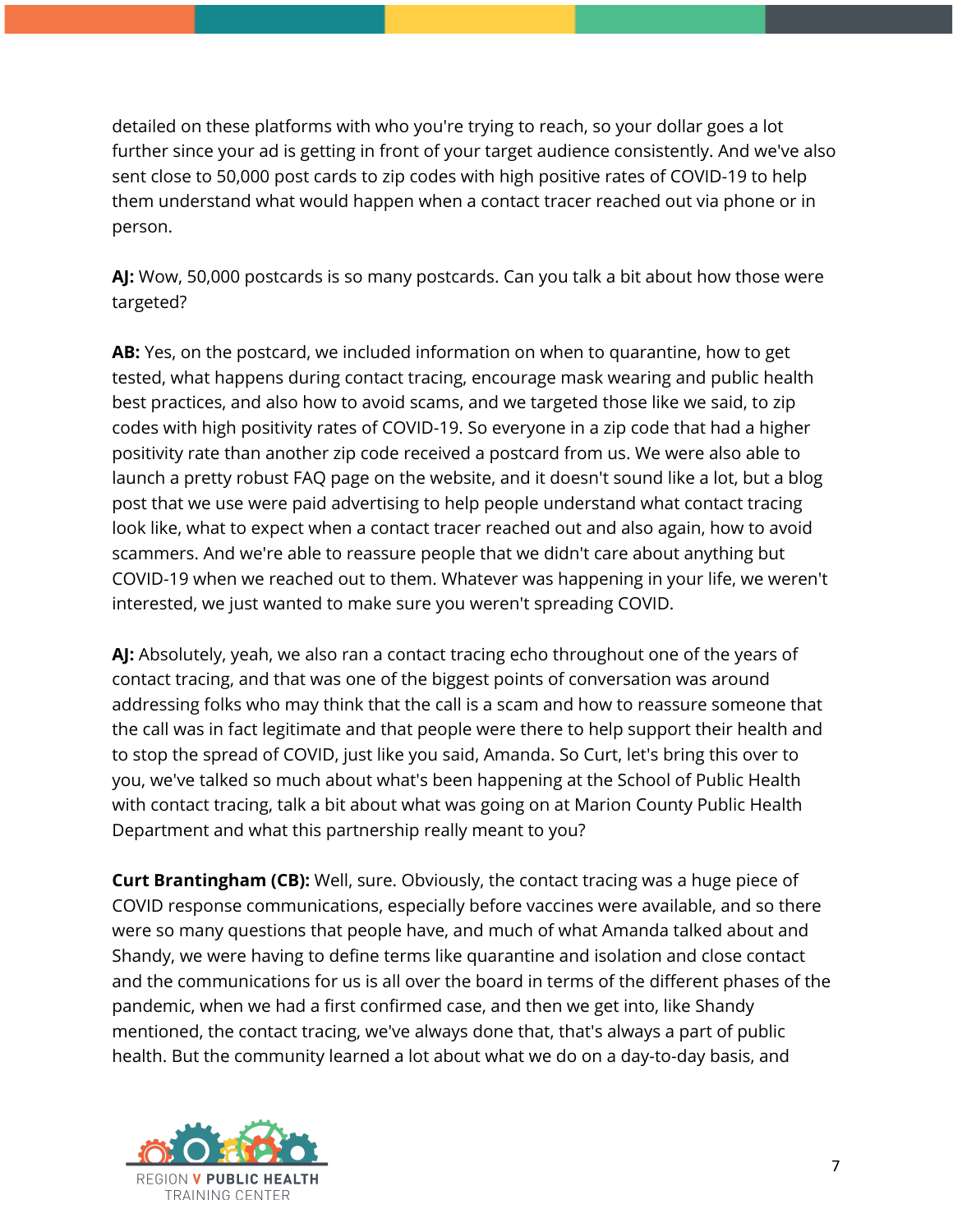things that maybe they didn't realize were actually going on, but in this pandemic became magnified, especially contact tracing, and we were doing so much of that, the State of Indiana was focusing on all the other parts of the state, and we were in Marion County handling that ourselves between the health department and Fairbanks, but from communications, it was all of that trying to just define these terms, what people need to know. And we started out with our Public Health Director, Dr. Virginia Caine working on all of the different things that had to happen because of COVID-19, and then bringing in the Mayor of Indianapolis who took the lead on announcing the public health orders and all of the different steps that we were taking to protect the community during COVID-19, and I might mention also internally, there's so much that people don't see behind the scenes, but in public health, we have a structure called the ICS, Incident Command Structure, which is part of federal government developed after 911, and it provides a structured framework for an emergency response, and so health departments, fire, police, can all stand up this structure to where people are put in to find roles for operations. One of those is communications, what we call public information officer, so we had put together our incident command structure, so we had a plan and a person in very specific roles to help in the response within the community. This structure and what's unique is usually this is designed for emergencies that tend to last a day, a few days a week, not indefinitely, and so all of these were tested and the very thing about the structure though, however, if you can make it whatever you need it to be to be successful, so people had to leave their dayto-day role with the health department and jump into response roles that were completely different from maybe what they were already doing. In terms of communications then using the different things about what they're doing into the response and letting people know that we're here to provide information, to respond to media, to do what we can to communicate and all of these different channels about COVID-19, what's going on, the response, the contact tracing, vaccine as that became available, and questions and continued testing and really was a challenge to address all of the questions within media and even just the community at large to try and bring that messaging and information that was important.

**AJ:** Absolutely. Such a need to move quickly and respond. I know throughout this time I've had to explain to a lot less people what is public health, and I think there's a shifting value in terms of what public health is and what it does for communities. And one of those aspects is really being able to help the public understand the status of what's happening in their community, the numbers, the data. So, can you talk a little bit about how you are able to promote that information and maybe identifying different strategies to messaging to different types of folks, whether they might be home-bound or elderly or in a different age bracket.

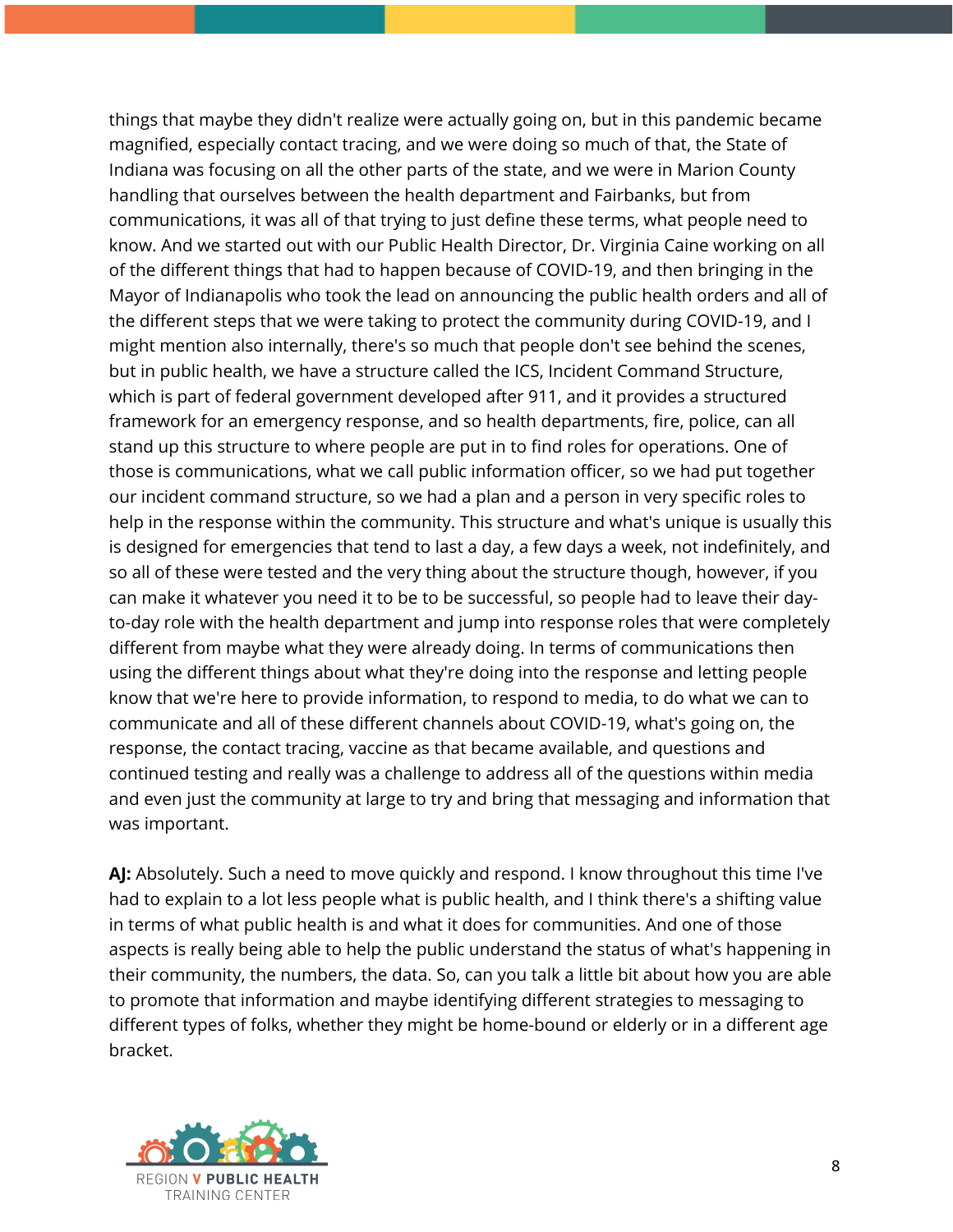**CB:** At the beginning, it's like when you're in emergency response mode, holding the news conferences, the initial news conference, and then the updates that Dr. Caine and Mayor Hogset were doing as often as they could. We could have done something every day, but you want new information every time you're going to the public and to answer questions and provide more information and data with such a big piece of that because in public health it's all about data and research and evidence, and so we had to work with data that we had to share with the community to say. Hey, here's what's going on, people wanted to know, and so we would provide data within those reports. And then as we got into the vaccine, we were going out in the community in different ways. Everything was being done virtually for the most part, so working on opportunities to be a part of town hall discussions virtually, some media outlets hosted those. We got involved in with Spanish-speaking organizations to provide information. We brought in an entity called Resolve to Save Lives. Now, they are not specific to COVID, they existed before COVID-19, but really took a step into public health as they help bolster public health organizations in their response. And so the Marin County Public Health Department brought on three employees through Resolve to Save Lives, and that really helped bolster our efforts to reach out to the communities you talked about in Marketing ZIP codes, well, in public health has the same thing, we look at areas that might need better access to vaccine and information and people who have questions. And so we were looking into how to communicate through partnering with churches and other organizations to get that messaging out, trusted voices in the community to help answer questions and get people vaccinated and offer those opportunities, so communicating, not just through the main mass media, which is already a challenge, but then going behind the scenes, coming in behind that, getting out into the community to communicate through different channels as well, and using grassroots efforts, as you might say, where it's talking to people and educating people through trusted voices in the community. So there were a lot of ways that we have been responding and trying to and continue to do communication for COVID-19.

**AJ:** Yeah, thank you for that, Curt. Can you talk a little bit about misinformation, how did you deal with all the misinformation that was out there?

**CB:** It's very hard to address in a pandemic where the information flow was so fast and furious, and I think you just always have to accentuate the message that you want to get out. And sometimes you may want to address, "Okay, here's what's out there. This is not true, such as, if you're gonna get the vaccine, you're not gonna be asked certain questions. We just have to say, "You know what, you're not gonna be asked this, you

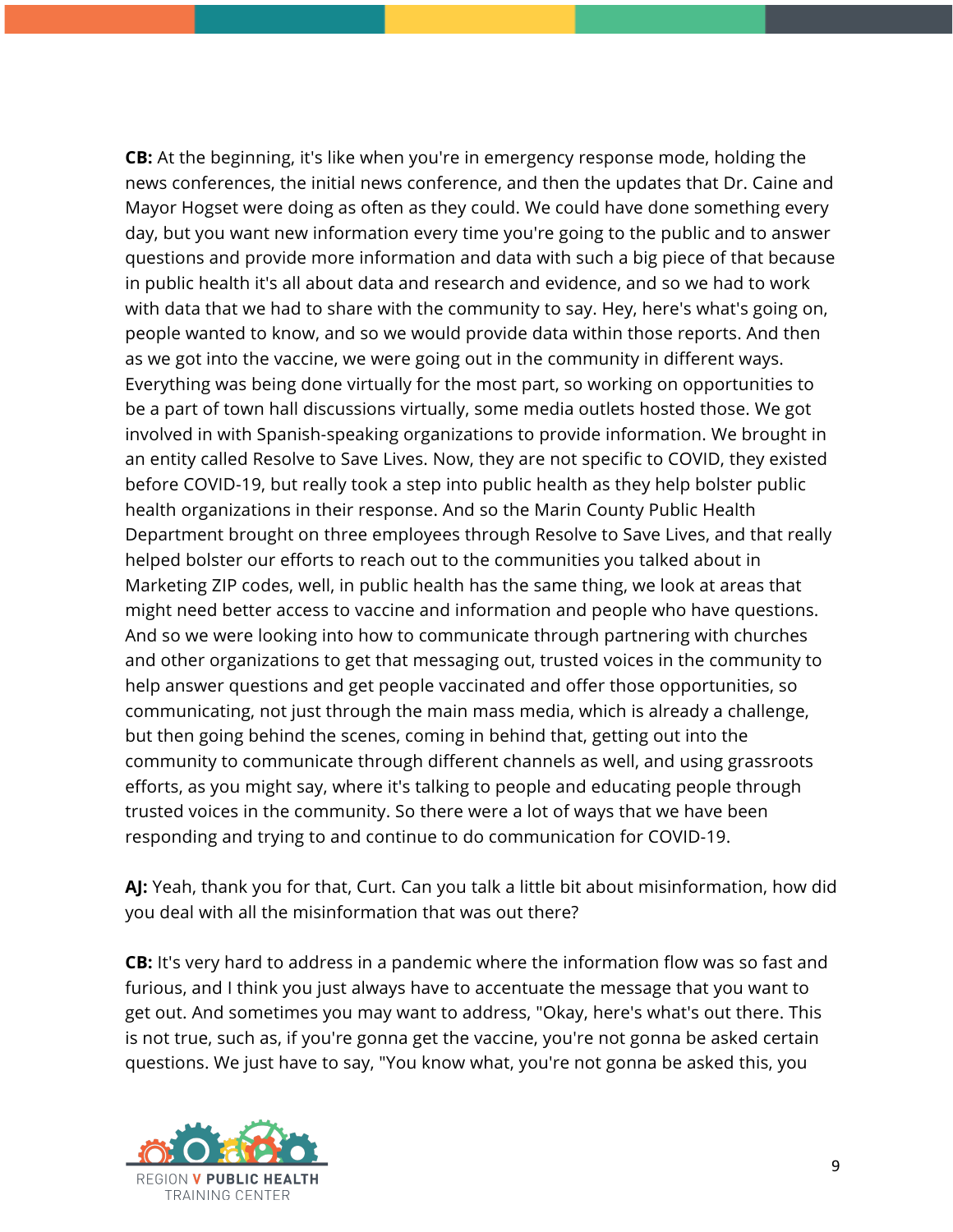you don't have to show this. We want you to get vaccinated and we want you just to show up and we're gonna get you a vaccine" kind of thing, you had to message and try and just gain the trust of people. I think we're very fortunate that overall the health department has the trust of the community, but then when something newer just comes in, you just have to combat any negative or untrue messaging that's out there just by continuing to push that correct information out there and do the best that you can. It's hard to... If people have certain things in their head or there's certain information being pushed out that's not true, that's hard, that is hard to deal with, especially when you don't have the time to step back and really address it like it needs to be. You just have to push forward and do as much as you can to get through that and break through that information with the messaging that you want to get across.

**AJ:** Absolutely, there is such value to communicating the value of public health and being able to describe what is of truth and be able to dispel some those myths as well. So, Amanda, I wanna come back to you and kinda ask some of those same questions when you're working with the media, the school has so many experts in public health and in different specialties and epidemiology and in preparedness and emergency response, how were you able to really partner with the media to ensure that the public had valuable information and correct information to be able to inform their decision making?

**AB:** I think it helps that I have a good relationship with our faculty and staff and understand their areas of expertise fairly well. Prior to the pandemic, I did take some time to understand everyone's research and worked to pitch them fairly regularly to the media, and when the pandemic started in March of 2020, we had a few unique opportunities to position our researchers as COVID-19 experts. We used a service called the Conversation, which provides of op-eds to newspapers through the Associated Press wire service when we started to respond to the pandemic, but I think there was just a lack of expert knowledge about the virus and epidemiology in general, and five of our faculty members were willing to draft op-eds that were picked up in national local news outlets, which led to further relationships with the media, but it also allowed us to position ourselves as leaders with expert knowledge.

**AJ:** Yeah, thank you. I know there were hundreds of interviews that were done, so being able to provide that information to the public was just so valuable. Curt, kind of similar question to you, how are you able to work with the media to answer questions around contact tracing and large events and just the volume of requests that were out there?

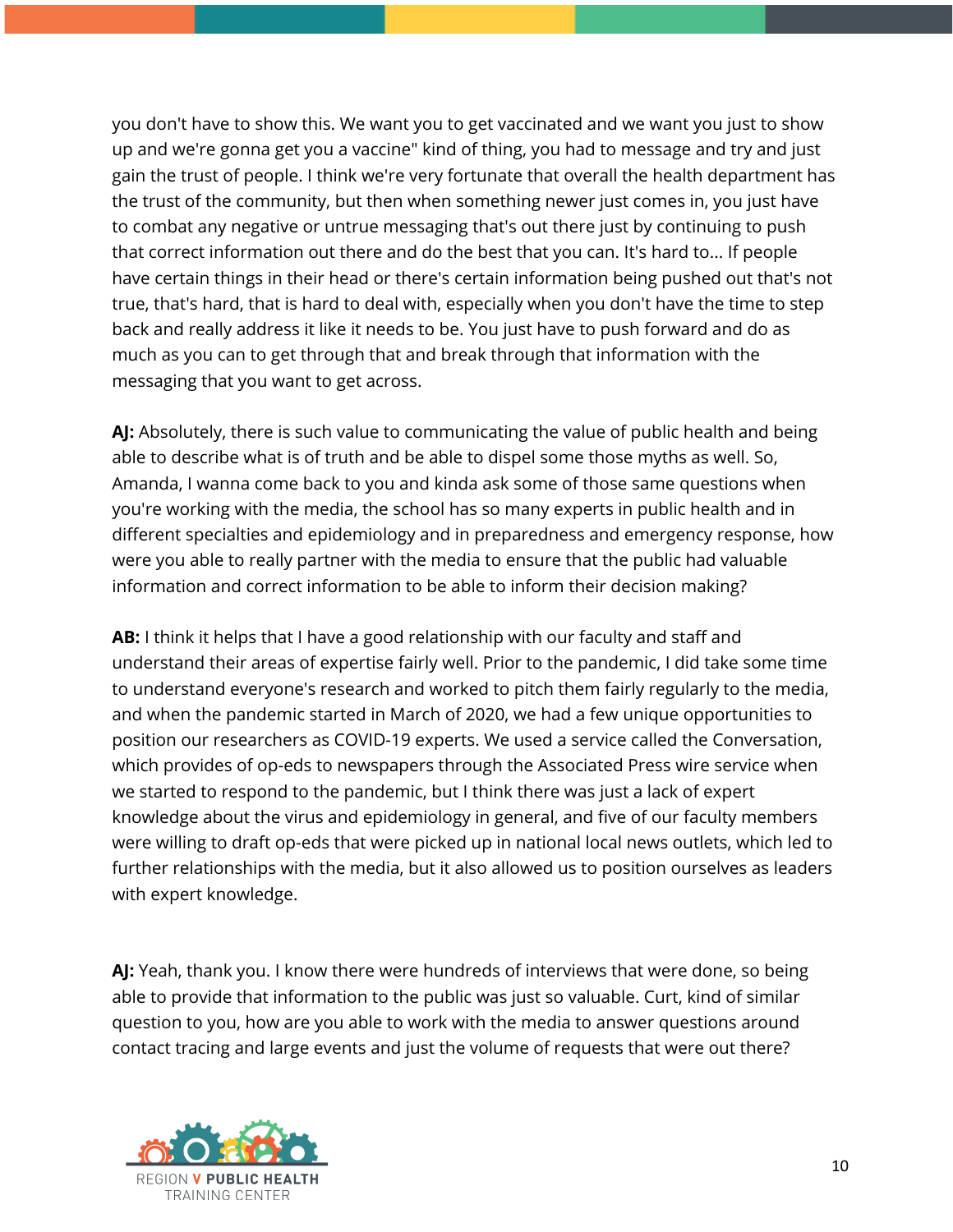**CB:** Well, sure, as you can imagine, there were questions every day, this was such a huge unknown that we were dealing with and there was so much going on. It takes a relationship with media to a new level, so if you didn't already have a good relationship with the media, you were already behind a little bit, we were very fortunate to have a very good working relationship with the media before this, and everything was getting a stress test just beyond what you could have ever imagined, and that was true in media, and so it was difficult. Very difficult to maintain that line of communication because of the volume of requests, but I think as we went on, and we were able to catch our breath a little bit and work with or Fairbanks School of Public Health on messaging as well, in contact tracing and just in general, as time went on and there was some research or studies being done and no more information in the community and things that were going on behind the scenes that helped our data efforts as well, but we were able to do, as well as what the school of public health was able to do, we were better able to answer questions and use that information to talk about a lot of the questions that were going on. Not just defining terms, we were trying to define through CDC and everything else, but also through the data and what that was telling us about COVID 19, so it's always a challenge to get that clear messaging across on a good day, on a good week, but when you're getting endless requests about... Some could all be the same question, and that would make it easy. Some day it could be 10 different questions and that would make it difficult 'cause you've gotta track down 10 different answers. If it's one answer is like, Great, I can share this with everybody and get... And move on to the next question. But then when there were multiple questions or different ones, and sometimes we would have to collaborate on those answers and that was hard to do, but in the end, you always just have to do the best that you can do just to keep that information flowing out there, the best that you can. And again, the challenge and still is, even though we've been able to catch our breath and going back to a little bit of business as usual, there's still this undercurrent of COVID that's just gonna be there for a long time that we're still working on along with our other public health issues that we're now starting to get back in the swing of talking about as well.

AJ: That's such an important point. It's something I wanna come back to you and talk about of how these new relationships can help to inform our public health communications into the future. But Shandy, you did so many of these interviews, and so I'd really like to ask you what was it like as a public health expert talking with the media so frequently, and what were some of the tactics that you use to be able to steer questions that were maybe difficult to answer?

**SD:** So I have to say in my years of working at a local health department in different places around the state, we were often trained to always go through your PIO, so we didn't have a

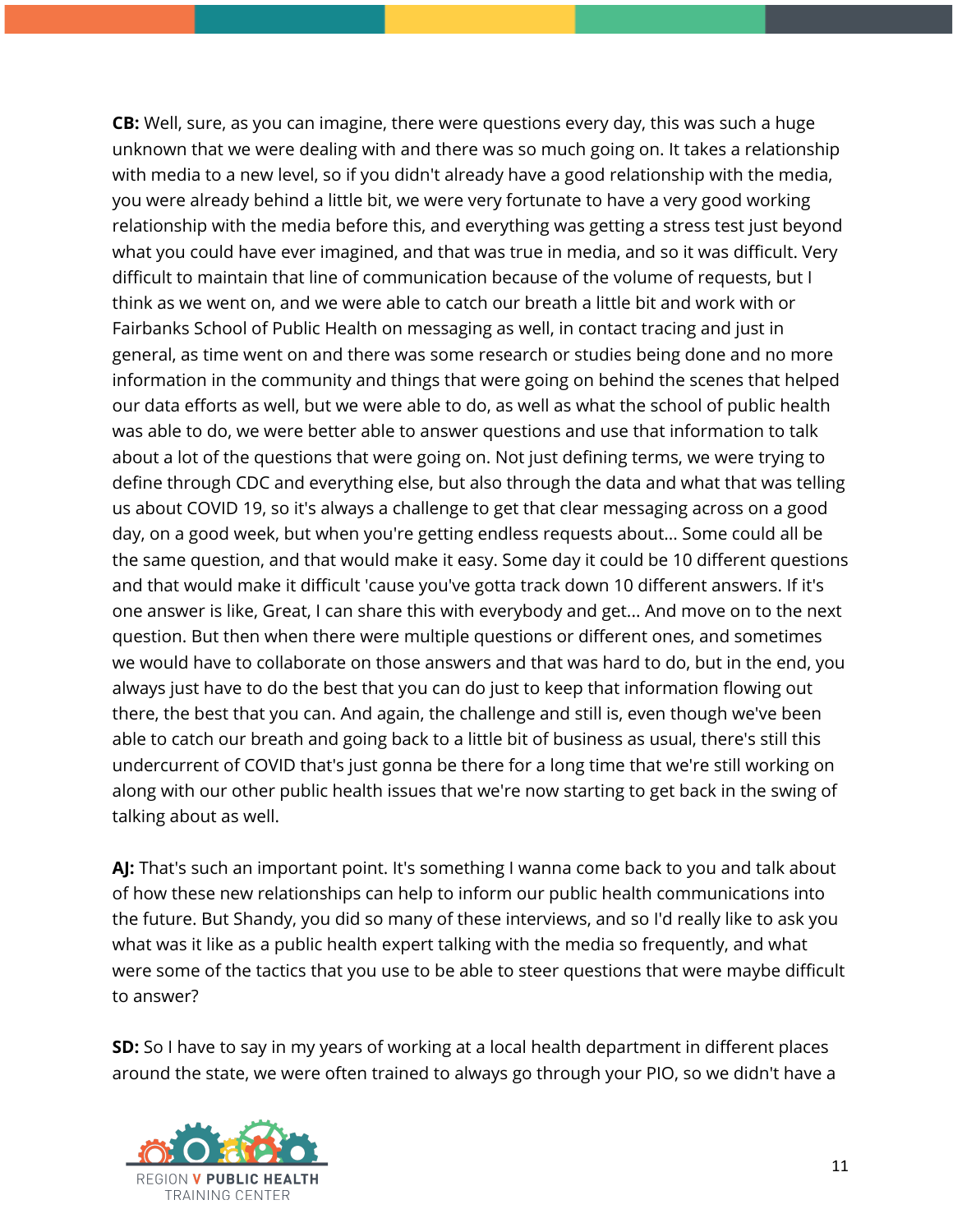lot of media exposure, I'd had a little bit of media training before coming to Fairbanks, and a little bit of media exposure, working on one with them in a previous position outside of governmental public health. But to me, it was kind of a shock to be the one talking one-onone with the media in the beginning, so I remember, I talked with Amanda to make sure there weren't some IU rules or something I had to follow, and she was able to give really good insight on who she had a good relationship with, what kind of questions someone might ask, that sort of thing. And we did have so many questions right off the bat, so many interview requests that I just kinda learned who I worked with really well and who might throw some zingers at me, so how I had to be prepared, that sort of thing. And sometimes if things were getting kind of touchy about decisions being made, that sort of thing, I would call her Curt, Curt and I have each other's cell numbers, and so we've talked a lot on nights and weekends about how to deal with some of these media requests, 'cause we are partners with the health department, and we wanna make sure that we're all on the same page, because one thing the public doesn't want either is to be confused, and so that's where it was really helpful that Curt was always quick to respond to me and we could always talk one on one about what was the best way to approach this and we could give each other heads up about what might be coming their way from local media. So that was really useful.

**AJ:** Yes, absolutely. And oftentimes, I think we were getting data and having to try to synthesize it very quickly, and then being able to provide answers to the media in real time, and that's so difficult. Amanda, from your experience with these relationships with media talk a little bit about the kind of advice that you would give Shandy or what those relationships looked like prior to the pandemic, and then moving into the pandemic.

**AB:** Before the pandemic, newsrooms were just incredibly short-staffed and probably even more so now. So first and foremost, I just tried to make sure I answered all inquiries as quickly as I could, and found people who could respond with expert knowledge as soon as possible. It helped to have willing faculty and staff who'd make time for interviews and sometimes reporters didn't even know the right question to ask. And I would work with our researchers and practitioners to guide them to what the right question was, but the most important thing was to be able to be available and reply quickly when inquiries came through, there were times I jumped on an interview when I was feeding my at the time infant son, and he liked to wave at people from his high chair, and he now thinks all Zoom calls are for him, but most importantly, if I didn't know a reporter, I always tried to make sure I jumped on the Zoom interview and introduce myself so that we could build a relationship. But Shandy and I talked a lot about how we would approach tactics, but also

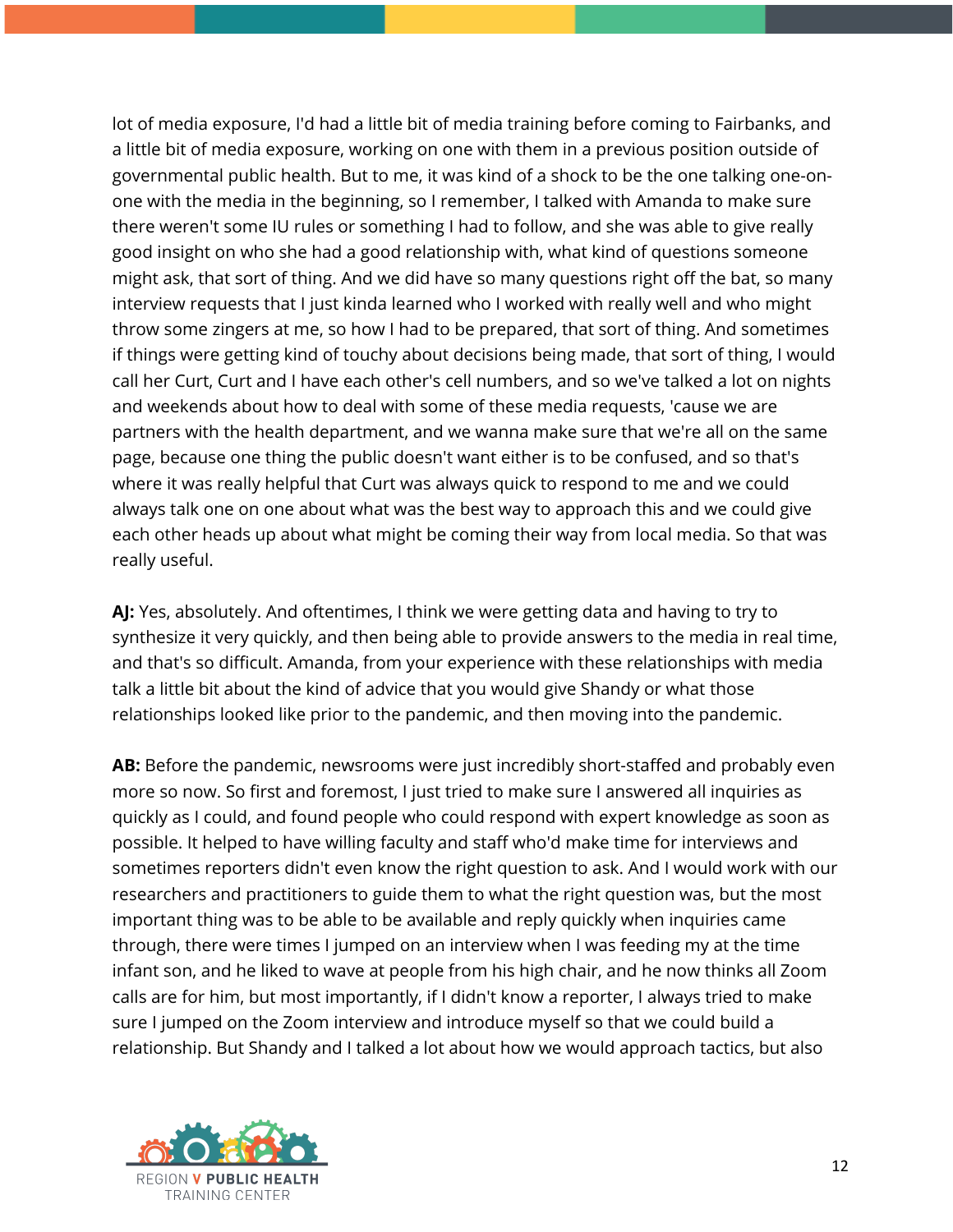when it's okay to not take a media request when we knew a topic was tricky or just really thorny, we would meet and talk about it, and then we would communicate through all of our IU channels that we wanted, just not only as a school, but as a university to try to avoid a particular part of these requests because the risk of the media exposure just wasn't worth the reward. And because we built that level of trust at the university, with the city and with the media, I feel like we were able to successfully navigate these situations.

**AJ:** Yeah, absolutely. Can you speak a little bit about where do you see this going in the future? What sort of partnerships have been formed that will be useful for other public health issues and being able to have connections between the school and the community.

**AB:** Shandy and I have been working on a media plan, keeping public health top of mind, and we're currently working on a plan to improve public health awareness in Indiana and utilizing baseline knowledge that everyone has now about public health to capitalize on the work we've done. And one of my goals prior to the pandemic was to form strong relationships with our local television news reporters, and I can definitely say that goal was achieved, [laughter] and I also think maybe I should be careful the things I put out into the world, 'cause they come to be achieved in a way I might not have expected.

**AJ:** Yes, we didn't necessarily want to have a pandemic to be able to gain those relationships with the media, however it has happened, and we can use that moving forward. So Curt, I'd like to ask you to the same question, how do you see relationships with media being a benefit for public health into the future and utilizing those new partnerships.

**CB:** The last couple of years has been evidence of our previous good relationships with media, and that is continuing, and as Amanda talks about, the staffing has been a challenge for media, turnover. There's been a lot of turnover within the media as well, within organizations like our own, so the challenge is to educate our staff as we deal with media along the way and in the public respond, something that may have taken us weeks and several meetings to determine, you had basically hours that determine something, so you're forced to sometimes you don't have time to sit and debate, you have to do. And so I think that we have become, even with media and some other things, much more responsive in some areas, and we were able to really work a lot with some of the different populations, which I talked about. Spanish-speaking, we deployed a couple of employees, one who had already been working a little bit with media, but another person who is now firmly entrenched in Hispanic Latino community with messaging and being a part of things, that doesn't necessarily have to come through our PR department but people who have been given some more freedoms to talk with media, and so we've bolstered some

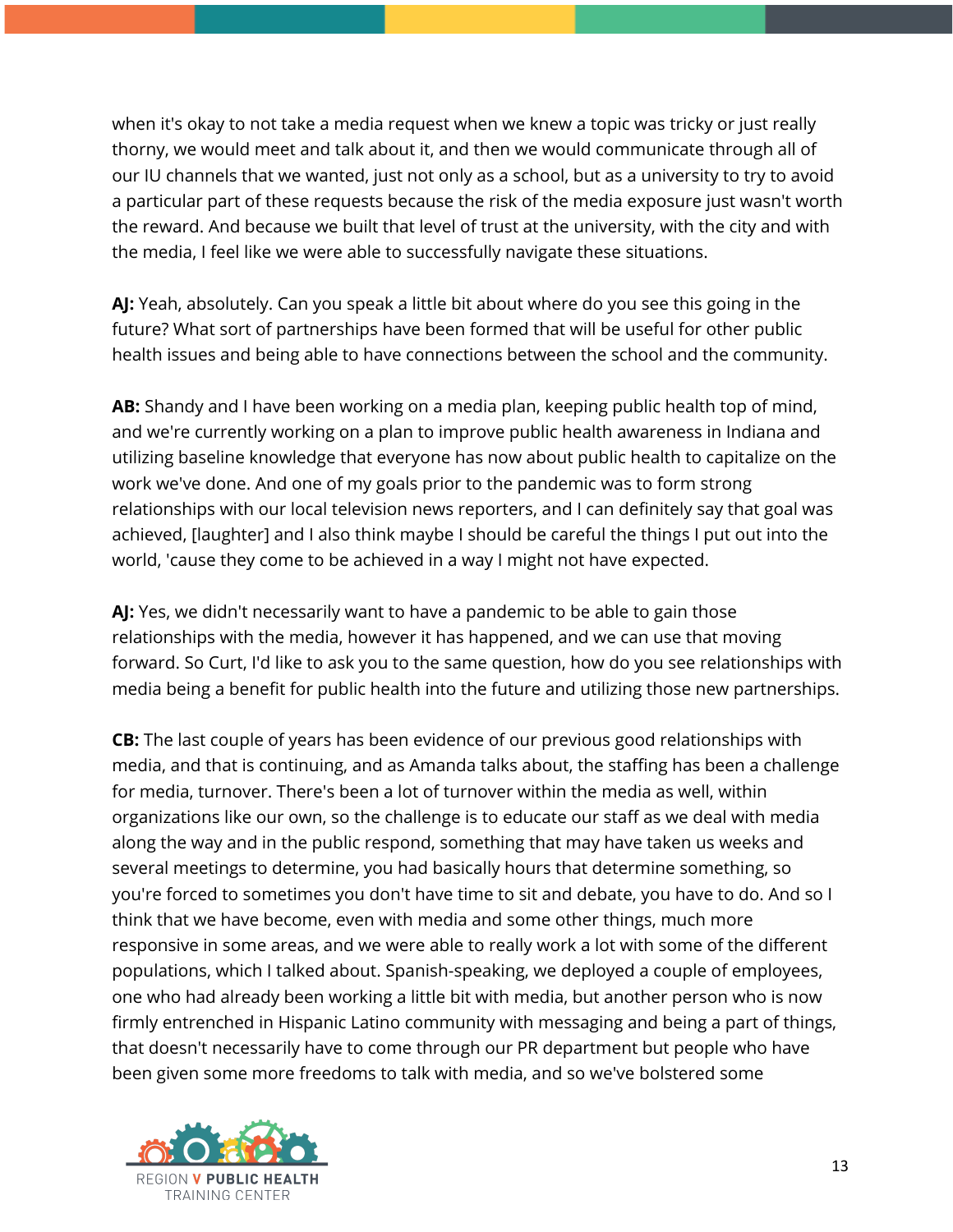relationships with other media outlets, and that's something we'll continue to pursue and be a part of town halls, and now with this technology with virtual, that we're able to do things and just be more responsive that way as well, so new relationships are always building, but that we're just building on to things, I think strengthening areas that we were wanting to strengthen came as a result of this, where basically we were forced into these conversations, and so that has, I would say more than building new ones, it's more of us reinforcing what we were doing and being able to really being able to move forward from now and how it will impact our messaging throughout the health department, not just COVID-19.

**AJ:** Yeah, that's such an important point. Shandy, I wanna also ask you, as an expert in the field of public health, how does this look different than what it has in the past, these relationships with the media and being able to talk about public health as part of news coverage or radio coverage?

**SD:** So before COVID happened, a lot of people didn't know what Public Health was, you kind of alluded to that in the beginning of this, and now a lot of people think of public health as the people who tell you to put on a mask or take a vaccine, but we really do so much more than that, and so I think we really need to build upon those relationships that we've built and talk about how public health is vital to keeping water clean, to keeping your pizza safe to eat on Friday night. To keeping so many aspects of your daily life safe and comfortable. And so unfortunately, we've seen a lot of backlash against public health these last couple of years as well, because of some of the restrictions that were put in place to keep people alive during COVID and so I think we need to make sure that people understand when they take away some of the public health guidelines that we're trying to build, it's really harming them in the end, so that's where I think us working on a continuous basis with local media people who are trusted in the community about what public health does and why we're important, I think that we have to have that in place in order to build up public health, 'cause I think public health is very different just as Curt about the turnover. We've seen mass number of people leaving over the last couple of years in public health, so we've lost a lot of those content knowledge experts, we've gotta bring some of that back in public health across the country.

**AJ:** Absolutely, it's been rough to be in public health the last two years and there's been so much turnover, so investing in public health now is more important than possibly ever. I wanna wrap up here with just one last question for each of you, which is what have we learned that we can take into the future and how can we be inspired to continue to work together between media and communications and public health? What can we take from

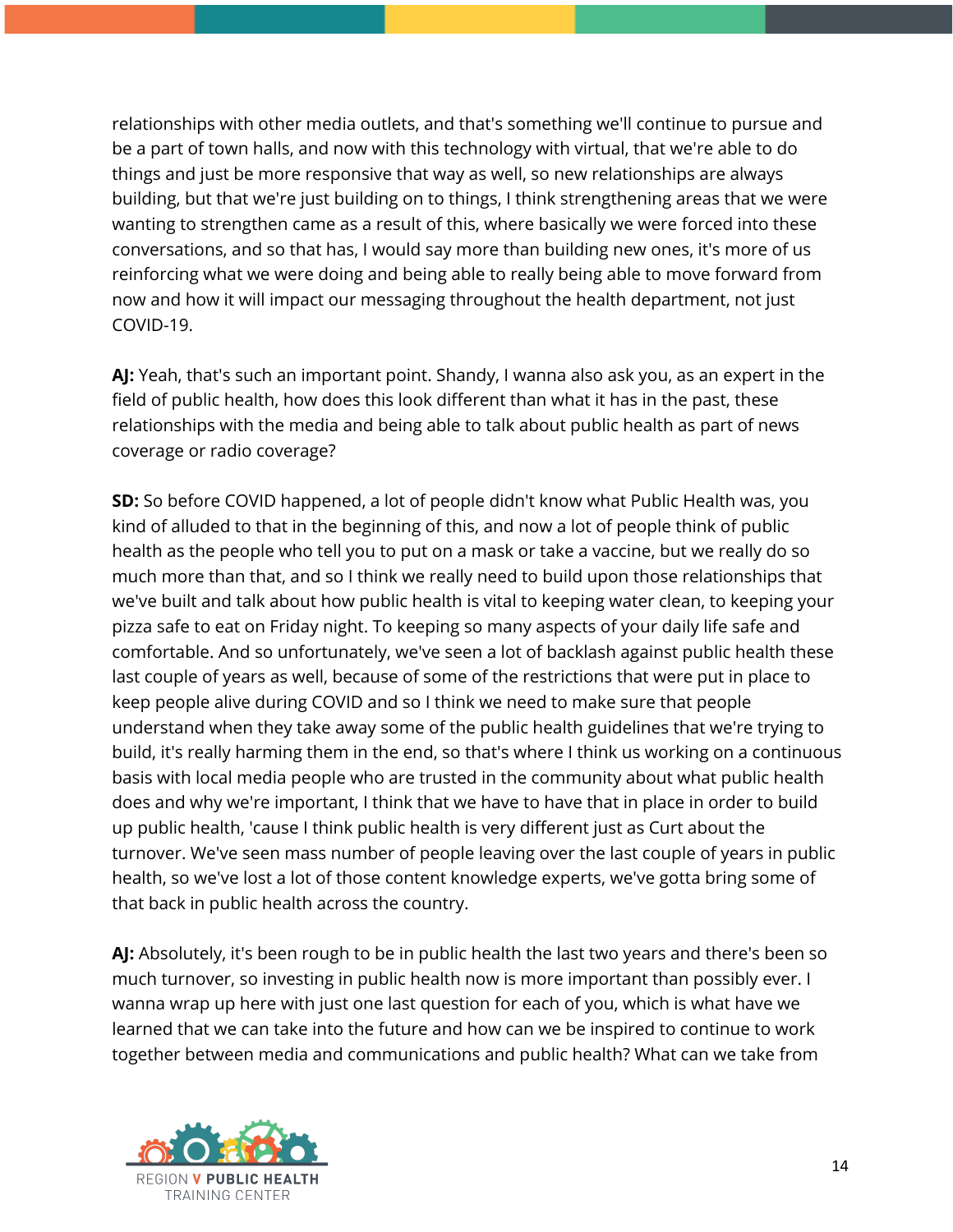this rough experience that the COVID pandemic has been and use into the future to do better and to do more? So Amanda, can we start with you?

**AB:** Sure, I think we all work together throughout the pandemic, and the pandemic really built our relationships with each other and build a level of trust with each other, not that it wasn't there before, but I think it just really heightened level of trust, especially between the school and the Marion County Public Health Department. As Curt was talking about, we trust each other, our dean's a trusted advisor, Dr. Kane and that both ways, and we trust the guidance of Dr. Kane, I think most importantly, we just all talk together regularly, and I think continuing that, keeping those communication channels open and making sure that the left hand knows what the right is doing, it's just so important moving forward as we continue to navigate this, not quite post-pandemic world, I think that's some wish fulfillment, but as we move forward, just continuing to build those relationships and trust with each other.

**AJ:** Yes, as we move into a new phase. Curt, what are your thoughts?

**CB:** Any time you're in any type of a response, whether it's a pandemic or hopefully, we don't see this again, but any time you see gaps that you can fill, and now it's the time to do that when maybe caught your breath a little bit and look around and say. Okay, what are some of those gaps that we need to fill or to strengthen and from a public relations standpoint, we had already planned on bolstering social media, unfortunately that didn't happen because of the pandemic, but now we're through that and we have somebody on our staff now who's gonna be focusing on social media, so we can really take advantage of those channels. Sometimes organizations are a little behind the curve on that, especially in government, but we're definitely embracing and have been wanting to do that, and now we can definitely see the value and how that is needed to reach certain populations and messaging just another channel, so you look for those gaps or for those areas that you can strengthen. So we're doing that now. And continuing to build those relationships. The School of Public Health has always been there. Dr. Kane that was mentioned, from a communication standpoint, I can't say that we had really interacted a whole lot before, obviously knowing Shandy from her time here, but that has been strengthened, which is very important for moving forward. And then I talked about some of the things we've been doing in the community that will continue, there are some opportunities for us that we're going right now with grants through CDC, through other ways that may not be specific to COVID-19, but we'll be looking at health disparities and a lot of other things in public health that were magnified with COVID-19 and mental health. And so we'll continue... It gives us a perspective on some of these other areas that we can continue messaging with COVID-19

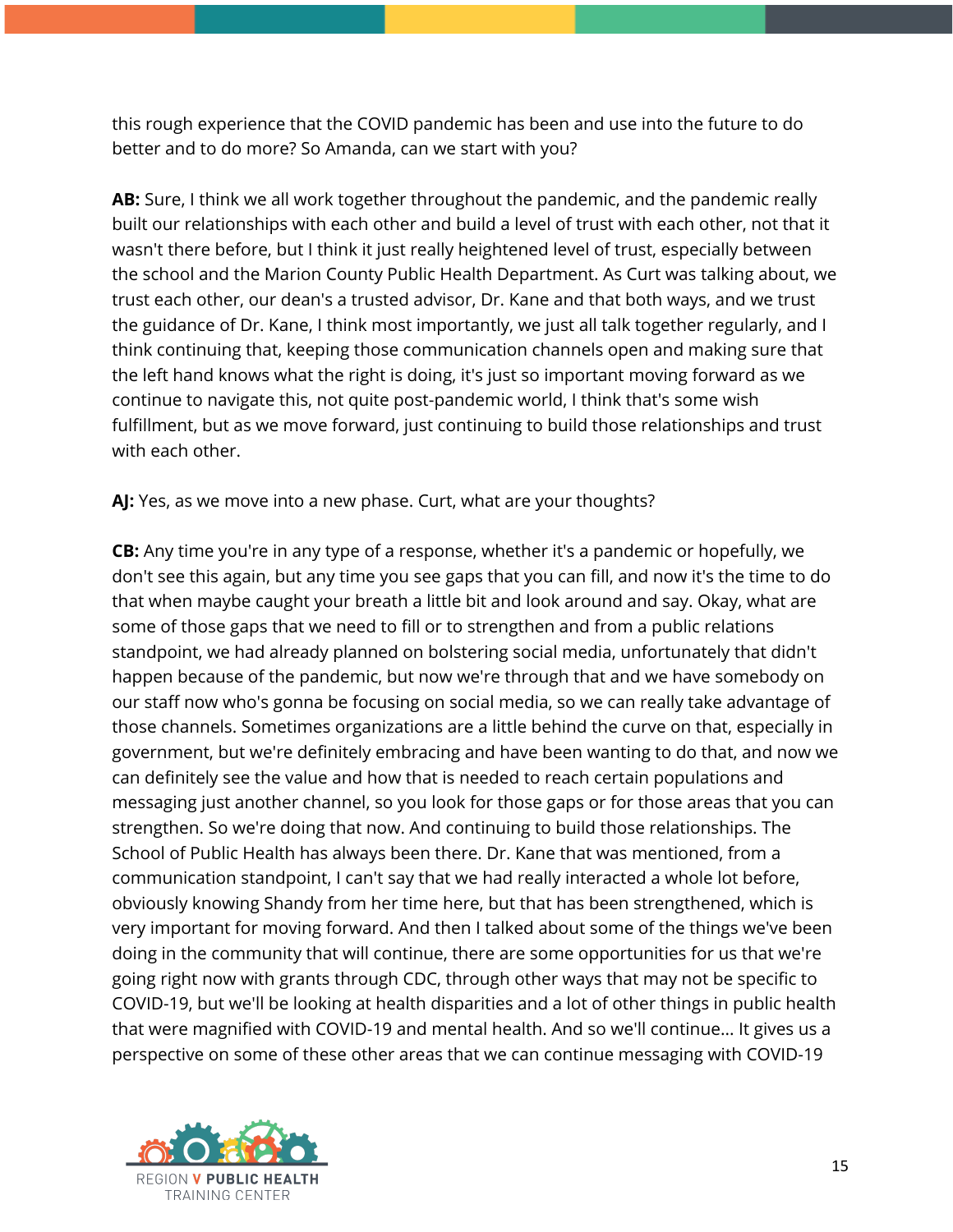as well as other public health issues, and just looking for those opportunities and understanding where we've been and how that can help us moving forward, and any other relationships that we've built in the community during this time, I think you just have to keep the momentum in those different areas and look for other ways in our public health education and messaging to keep those going on now beyond the pandemic phase of COVID-19.

**AJ:** Yes, those meaningful connections and investing in public health infrastructure, whether it's through relationships and connections or technology and staffing, all of those things are so tremendously important to a well-functioning and robust public health system. So Shandy, let's come to you to wrap things up here, what can we take from this experience into the future of public health to strengthen our efforts going forward?

**SD:** Sure, so just a couple of points I wanna share before we close. So one is my tip to all the public health people out there, so one thing I learned before we would start recording with reporters during media interviews is I could actually tell them. Hey, I wanna make sure I'm the right person for this, so we would either do that via email or sometimes when we're actually in the meeting together, so I would ask them. What are you hoping to get out of this to make sure I had the right information ready for them so I wasn't wasting their time. They really appreciated that, but also I think it really helped prevent any of those kind of like gotcha moments or surprises on my end from the interviewer, so that way I was really well prepared. And you can build those good relationships with people, so you can do that and they're fine with that, so I was kind of surprised by how easy that is to do, and so that was great. And then the other point I just wanna share is that the media can really be your partners and we need to use them as our partners going forward more often than we did, I think before COVID in public health, I think too often was that division people were kind of scared of working with the media. But in one instance, actually here with our local NPR affiliate in Indianapolis at one point in January, some of our state guidance was changing so quickly, I couldn't get the new revised guidance out to our daycare providers quickly enough in a way that people could understand it and digest it, 'cause some of these guidance documents as you all have seen are pretty lengthy, they're pretty detailed and a lot of times people just need a picture, and one of our local reporters had actually taken the guidance and quickly within an hour or two came up with this great infographic that she put out on the web, we stole that at Fairbanks and we were able to use that for all of our staff to talk to those daycare providers, and I let her know that was a huge tool for us, we were so grateful for that because we were so busy, we didn't have time to sit down and make the Infographic. But it was definitely needed. So again, if you build those partnerships, you've got so many extra resources at your fingertips that you can use during a response.